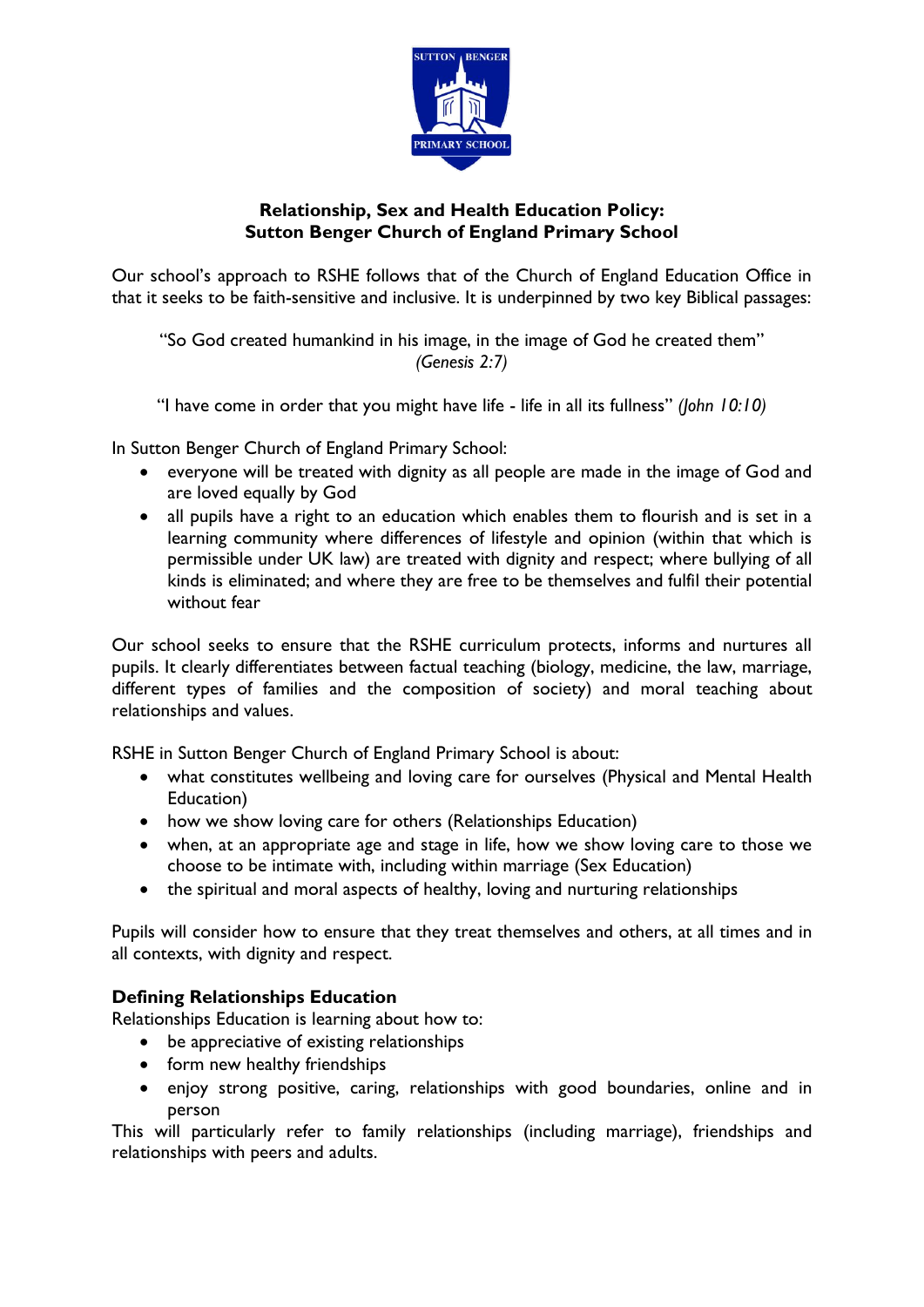# **Defining Sex Education**

Sex Education is about reproduction: learning how babies can be made and the emotions that people experience when they are ready for close intimacy.

The National Curriculum for science includes content about human body parts, growth, puberty and gestation. In our school, any content that might be regarded as Sex Education (learning about human body parts, growth, puberty and gestation) will be taught through the science curriculum. This is also linked to the ligsaw programme (see below). Parents do not have the right to excuse their children from this aspect of the curriculum.

### **Defining Health Education**

Health Education is learning about physical health and mental wellbeing so that pupils can make wise choices to ensure their own flourishing and the flourishing of others.<sup>1</sup> This is also linked to the Jigsaw programme (see below).

### **The RSHE Curriculum**

In our school, we use the 'Jigsaw programme' to lead our RSHE teaching. It provides a spiral and progressive whole school approach aimed to prepare children for life, helping them really know and value who they are and understand how they relate to other people in their ever-changing world. There are six Puzzles (half-term units of work) each with six Pieces (lessons). Every year group studies the same Puzzle at the same time which are sequentially ordered from September to July. All lessons are delivered in an age- and stage-appropriate way so that they meet children's needs. The different puzzle pieces are:

- Being me in my world
- Celebrating difference
- Dreams and goals
- Healthy me
- Relationships
- Changing me

Below is a summary of sex education coverage within the Jigsaw scheme for each year group:

- Foundation Stage Growing up: how we have changed since we were babies
- Year 1 Boys' and girls' bodies; naming body parts
- Year 2 Boys' and girls' bodies; body parts and respecting privacy (which parts of the body are private and why this is)
- Year 3 How babies grow and how boys' and girls' bodies change as they grow older
- Year 4 Internal and external reproductive body parts, body changes in girls and menstruation
- Year 5 Puberty for boys and girls, and conception

• Year 6 - Puberty for boys and girls and understanding conception to birth of a baby Each year group will be taught appropriate to their age and developmental stage. At no point will a child be taught something that is inappropriate; and if a question from a child arises and the teacher feels it would be inappropriate to answer (for example, because of its mature or explicit nature), this information with be shared with a parent / carer.

#### **How will RSHE be taught in our school?**

RSHE will be delivered professionally and as an identifiable part of Personal, Social, Health and Economic Education (PSHEE). It will be led, resourced and reported to parents in the same way as any other subject. The use of the Jigsaw programme ensures that it is will be a planned programme delivered in a carefully sequenced way.

<sup>&</sup>lt;sup>1</sup> See "Mental Health and Wellbeing: Towards a Whole School Approach" March 2018